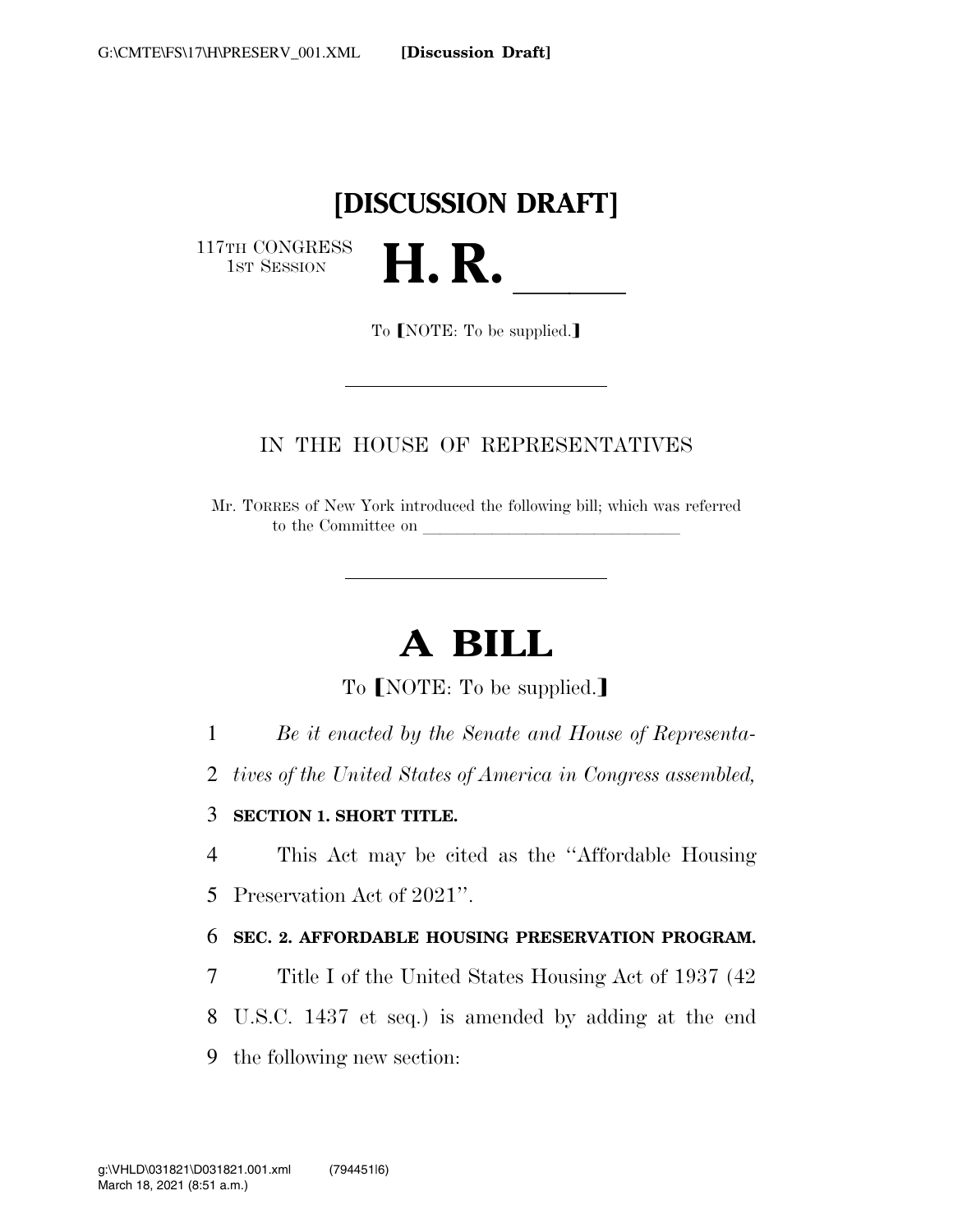$\mathfrak{D}$ 

## **''SEC. 39. AFFORDABLE HOUSING PRESERVATION PRO-GRAM; FIRST COMPONENT.**

 ''(a) CONVERSION OF ASSISTANCE.—To provide as- sistance to preserve and improve public housing and cer- tain other multifamily housing through the voluntary con- version of properties with assistance under section 9 of this Act, or the moderate rehabilitation program under 8 section  $8(e)(2)$  of this Act, to properties with assistance under a project-based subsidy contract under section 8 of this Act, which shall be eligible for renewal under section 524 of the Multifamily Assisted Housing Reform and Af- fordability Act of 1997 or assistance under section 8(o)(13) of this Act, the Secretary may carry out a pro- gram under this title (in this section referred to as the 'Program') to transfer amounts provided through con- tracts under section 8(e)(2) or for the Public Housing Capital Fund and the Public Housing Operating Fund under subsections (d) and (e), respectively, of section 9 of this Act for use for tenant-based rental assistance or project-based rental assistance under section 8 of this Act. ''(b) INITIAL LONG-TERM CONTRACT.—The initial

 long-term contract under which assistance converted pur- suant to subsection (a) is made available may allow for rental adjustments only by an operating cost factor estab- lished by the Secretary, and shall be subject to the avail-ability of appropriations for each year of such term.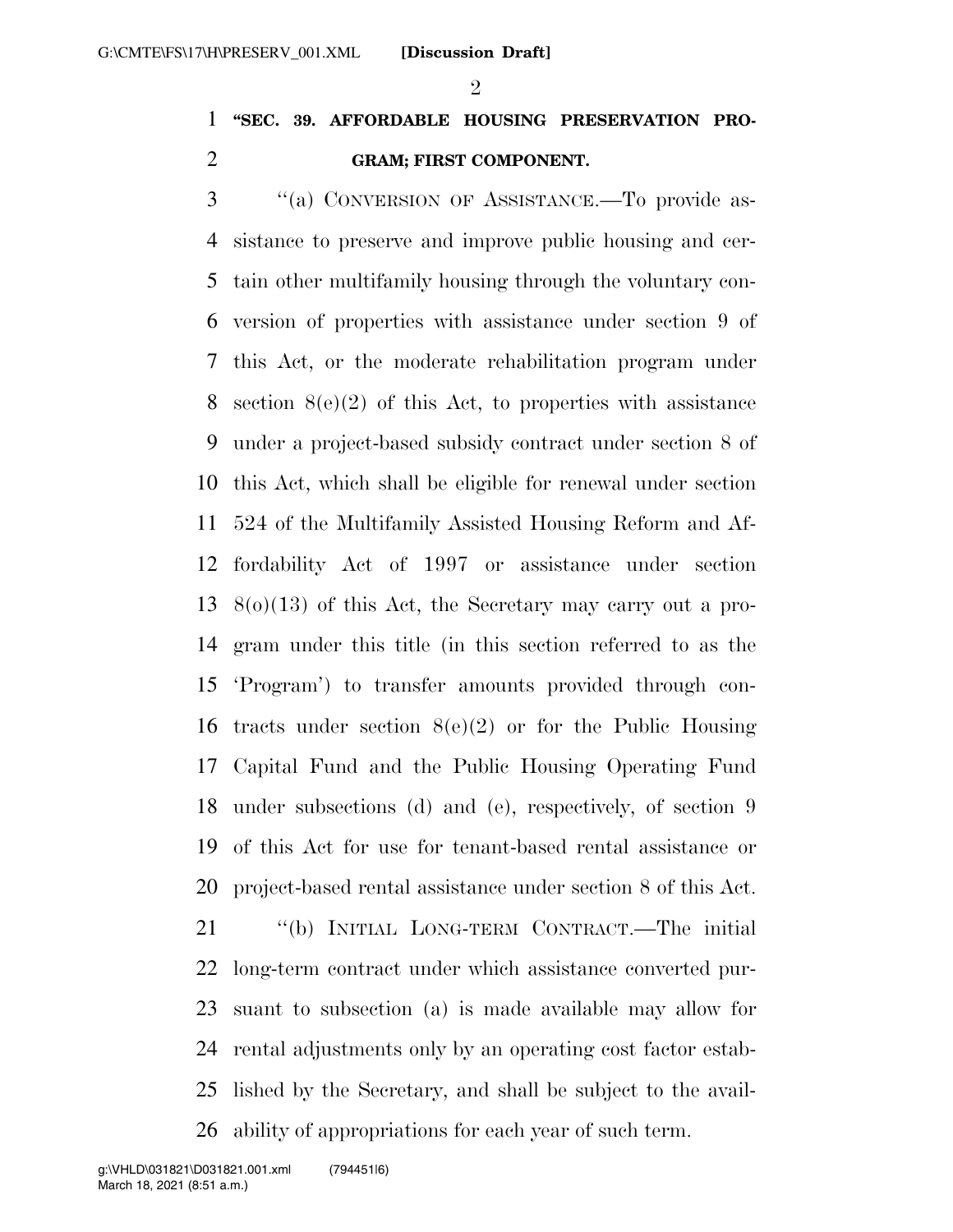''(c) TERM OF PROGRAM.—The Secretary may re- ceive project applications under the Program until Sep-tember 30, 2025.

 ''(d) BUDGET COMPLIANCE.—Any increase in costs for tenant-based rental assistance or project-based rental assistance associated with such conversion under the Pro- gram in excess of amounts made available to carry out such program shall be equal to amounts transferred from the Public Housing Capital Fund and the Public Housing Operating Fund or from any other account of the Depart- ment of Housing and Urban Development from which it was transferred.

 ''(e) SCOPE OF PROGRAM.—Not more than 455,000 dwelling units receiving assistance under section 9 or sec- tion 8(e)(2) of United States Housing Act of 1937 may be converted under the Program.

17 <sup>"</sup>(f) TENANT PROTECTIONS.—

18 "(1) PUBLIC HOUSING TENANTS.—In the case of properties with assistance to be converted under 20 this section from assistance under section 9:

21 "(A) NOTIFICATION OF CONVERSION.—Be- fore an application for participation in the Pro- gram is submitted, the public housing agency shall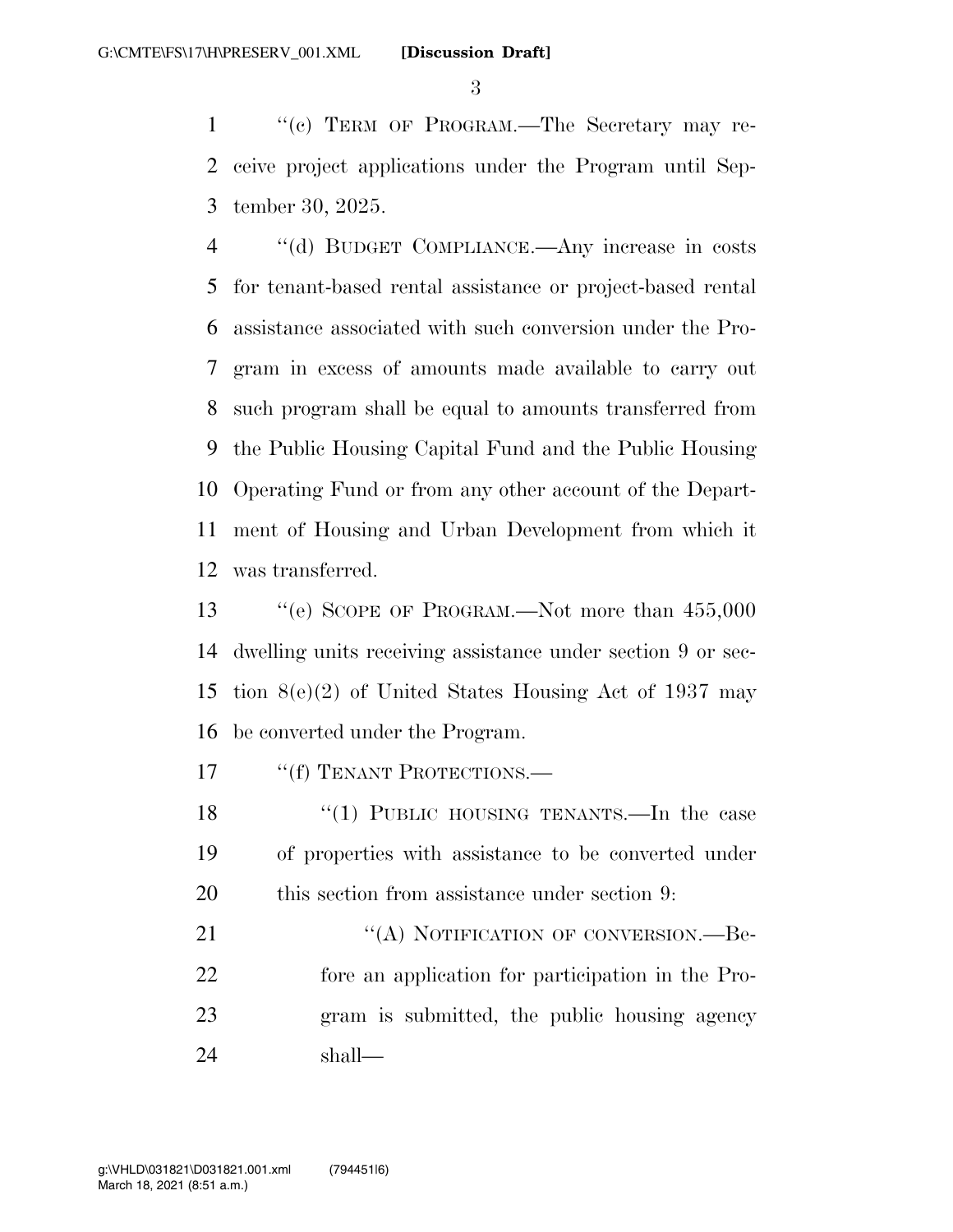**[Discussion Draft]** 

 $\frac{1}{1}$   $\frac{1}{1}$  is provide written notification to le- gitimate resident organizations of the in- tent of the agency to pursue a conversion;  $"$ (ii) written notification to residents of the projects for which conversion is pro- posed that informs the residents of the in- tent of the agency to pursue a conversion and of their rights in connection with a proposed conversion, including whether or 10 not any relocation is anticipated. Written notices under this subparagraph shall be provided in any and all languages spoken by 2 percent or more of residents of housing as- sisted by the public housing agency and shall comply with the requirements and guidelines 16 under the Plain Writing Act of 2010 (5 U.S.C. 301 note). ''(B) MINIMUM RIGHTS.—Tenants shall, at a minimum, maintain the same rights under such conversion as those provided under sec- tions 6 and 9 of this Act and implementing reg- ulations, including eligibility for tenant-based rental assistance in the form of a choice mobil-ity voucher after one year, contingent on avail-

ability and limits established by the Secretary,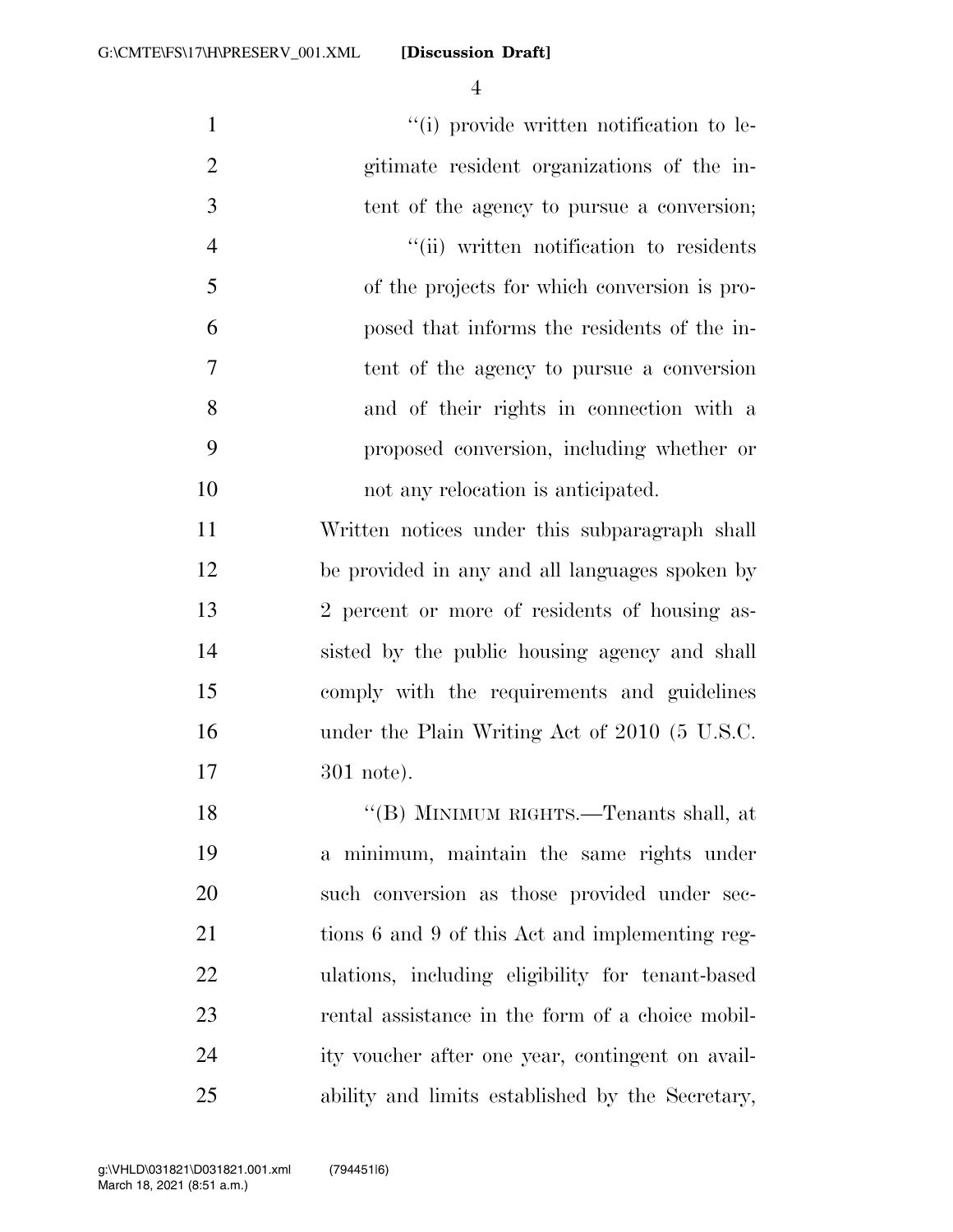| $\mathbf{1}$   | with housing mobility counseling provided to           |
|----------------|--------------------------------------------------------|
| $\overline{2}$ | maximize housing choice.                               |
| 3              | "(2) PUBLIC HOUSING AND MODERATE REHA-                 |
| $\overline{4}$ | BILITATION TENANTS.-Tenants of properties with         |
| 5              | assistance converted from assistance under section 9   |
| 6              | or section $8(e)(2)$ shall—                            |
| 7              | $\lq\lq$ have the right to establish and oper-         |
| 8              | ate a resident organization for the purpose of         |
| 9              | addressing issues related to their living environ-     |
| 10             | ment, which includes the terms and conditions          |
| 11             | of their tenancy; and                                  |
| 12             | "(B) be provided $$25$ per occupied unit an-           |
| 13             | nually for resident participation.                     |
| 14             | "(g) COMPETITION.—                                     |
| 15             | "(1) IN GENERAL.—The Secretary shall select            |
| 16             | properties from applications for conversion as part    |
| 17             | of the Program a competitive process.                  |
| 18             | "(2) CRITERIA FOR SELECTION. In estab-                 |
| 19             | lishing criteria for such competition, the Secretary   |
| 20             | shall seek to demonstrate the feasibility of this con- |
| 21             | version model to recapitalize and operate public       |
| 22             | housing properties—                                    |
| 23             | $\lq\lq$ in different markets and geographic           |
| 24             | areas;                                                 |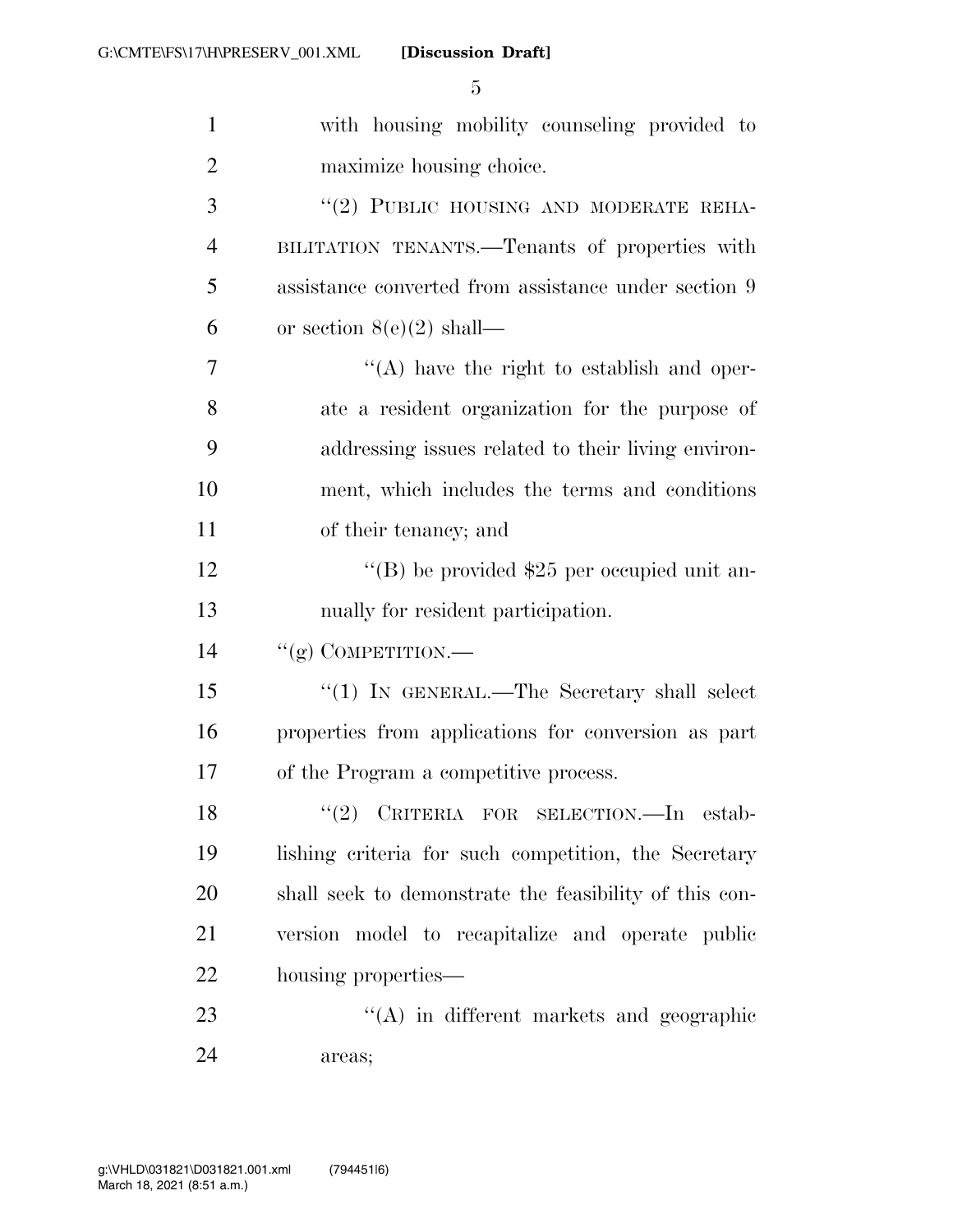| $\mathbf{1}$   | "(B) within portfolios managed by public                |
|----------------|---------------------------------------------------------|
| $\mathfrak{2}$ | housing agencies of varying sizes; and                  |
| 3              | $\lq\lq$ (C) by leveraging other sources of fund-       |
| $\overline{4}$ | ing to recapitalize properties.                         |
| 5              | "(3) PRIORITY.—In such competition, priority            |
| 6              | shall be given to applications that involve substantial |
| $\overline{7}$ | rehabilitation that—                                    |
| 8              | " $(A)(i)$ involves the improvement of a                |
| 9              | property to decent, safe, and sanitary condition,       |
| 10             | including removing lead and other health haz-           |
| 11             | ards, in accordance with the Secretary's stand-         |
| 12             | ards for properties with assistance under sec-          |
| 13             | tion 9 of this Act from a condition below such          |
| 14             | standards;                                              |
| 15             | "(ii) may vary in degree from gutting and               |
| 16             | extensive reconstruction to the cure of substan-        |
| 17             | tial accumulation of deferred maintenance, ex-          |
| 18             | cept that cosmetic improvements alone, includ-          |
| 19             | ing painting, decorating, and minor repairs,            |
| 20             | shall not qualify as substantial rehabilitation         |
| 21             | under this paragraph; and                               |
| 22             | "(iii) may also include renovation, alter-              |
| 23             | ation, or remodeling for the conversion or adap-        |
| 24             | tation of structurally sound property to the de-        |
| 25             | sign and condition required for use under this          |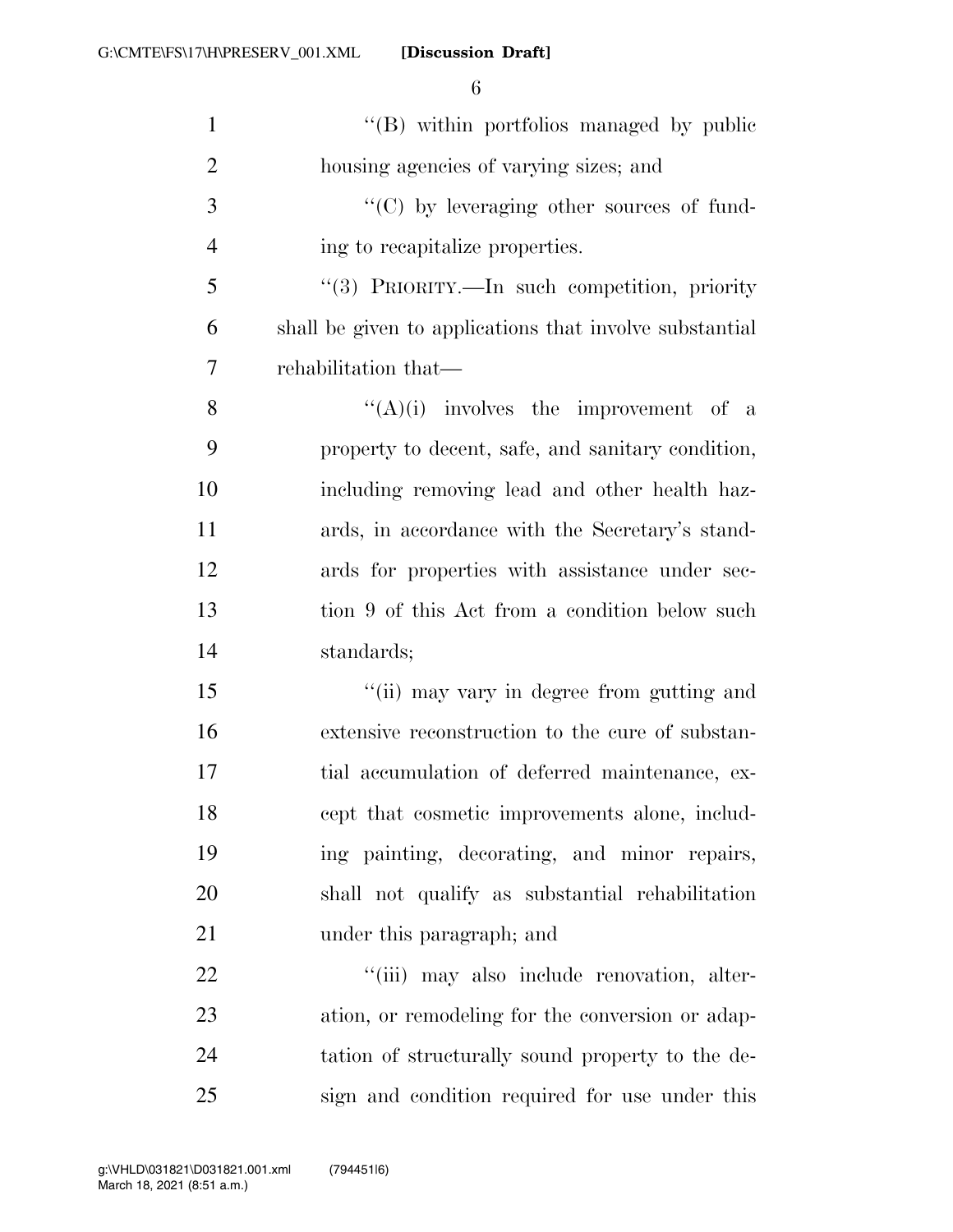section or the repair or replacement of major building systems or components in danger of failure; or

 ''(B) increases accessibility for people with mobility impairments or brings older buildings into compliance with laws pertaining to physical accessibility, including the Americans With Dis- abilities Act 1990 (42 U.S.C. 12101 et seq.) and section 504 of the Rehabilitation Act of 10 1973 (29 U.S.C. 794).

11 "(h) OPPORTUNITY TO COMMENT; AVAILABILITY OF INFORMATION.—

 ''(1) PUBLIC COMMENT.—The Secretary shall provide an opportunity for public comment on draft eligibility and selection criteria and procedures that shall apply to the selection of properties that will participate in the Program.

18 ''(2) RESIDENT COMMENT.—The Secretary shall provide an opportunity for comment from resi- dents of properties to be proposed for participation in the Program to the owners or public housing agencies responsible for such properties.

23 "(3) MEETINGS.—The Secretary shall require all public housing agencies to hold substantive meet-ings with residents in a place accessible to residents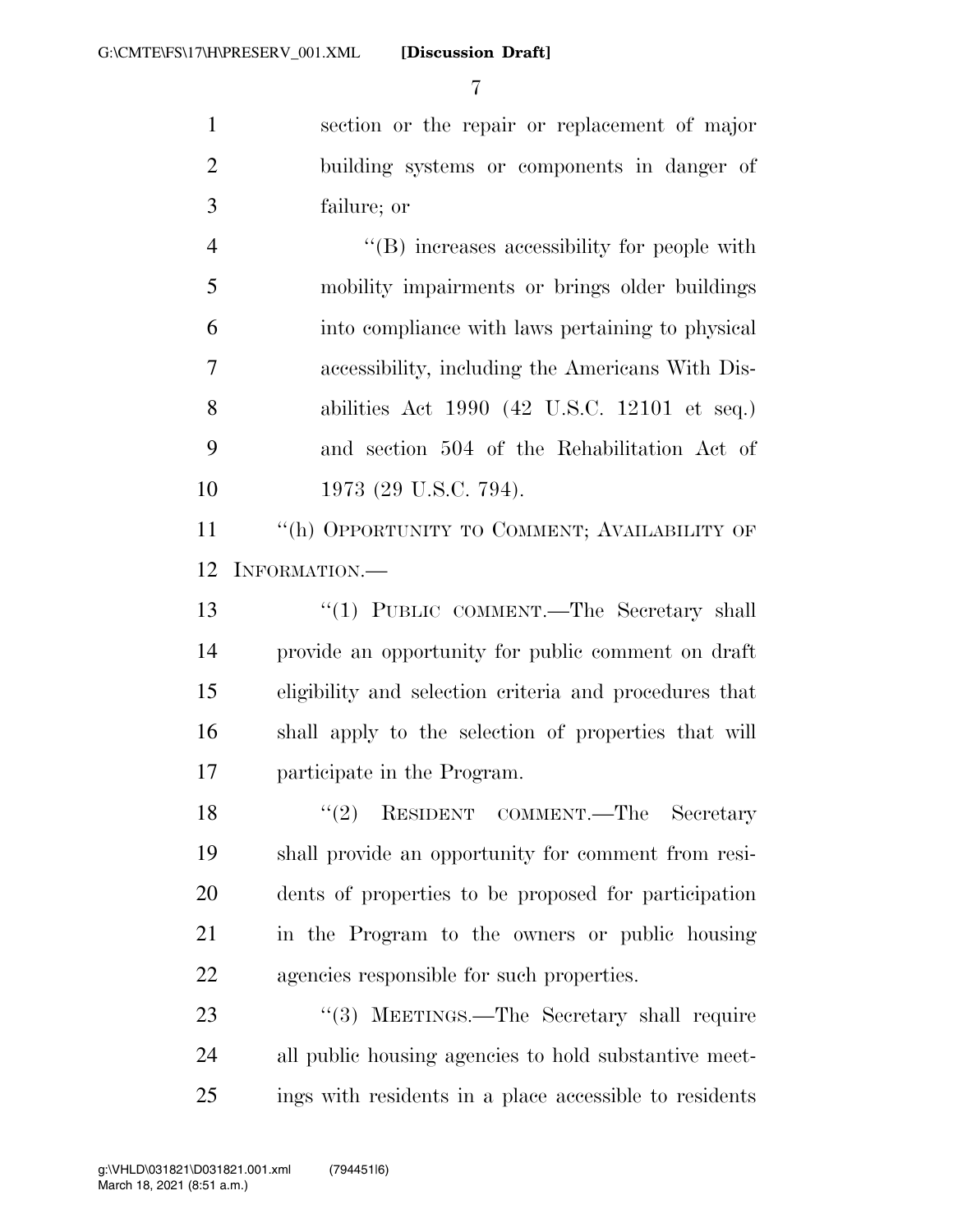| $\mathbf{1}$   | to solicit public comment, including holding at least |
|----------------|-------------------------------------------------------|
| $\overline{2}$ | two meetings at each of the following stages of con-  |
| 3              | version:                                              |
| $\overline{4}$ | "(A) Prior to submitting an application.              |
| 5              | $\lq\lq (B)$ After the Secretary issues a commit-     |
| 6              | ment to enter into a housing assistance pay-          |
| 7              | ment contract not later than 60 days before the       |
| 8              | submission of a financing plan.                       |
| 9              | "(C) After the Secretary issues a conver-             |
| 10             | sion commitment under the Program and not             |
| 11             | later than 60 days before the closing under the       |
| 12             | program.                                              |
| 13             | "(D) Within 60 days of closing.                       |
| 14             | "(E) On a calendar quarterly basis during             |
| 15             | rehabilitation or construction.                       |
| 16             | "(F) When residents become eligible for               |
| 17             | choice mobility vouchers.                             |
| 18             | (4)<br>AVAILABILITY OF INFORMATION.—The               |
| 19             | Secretary shall make immediately available to resi-   |
| 20             | dents free of charge, on its website and upon re-     |
| 21             | quest, key documents regarding the conversion         |
| 22             | under this section for a property, including—         |
| 23             | $\lq\lq$ the application for participation in         |
| 24             | the Program;                                          |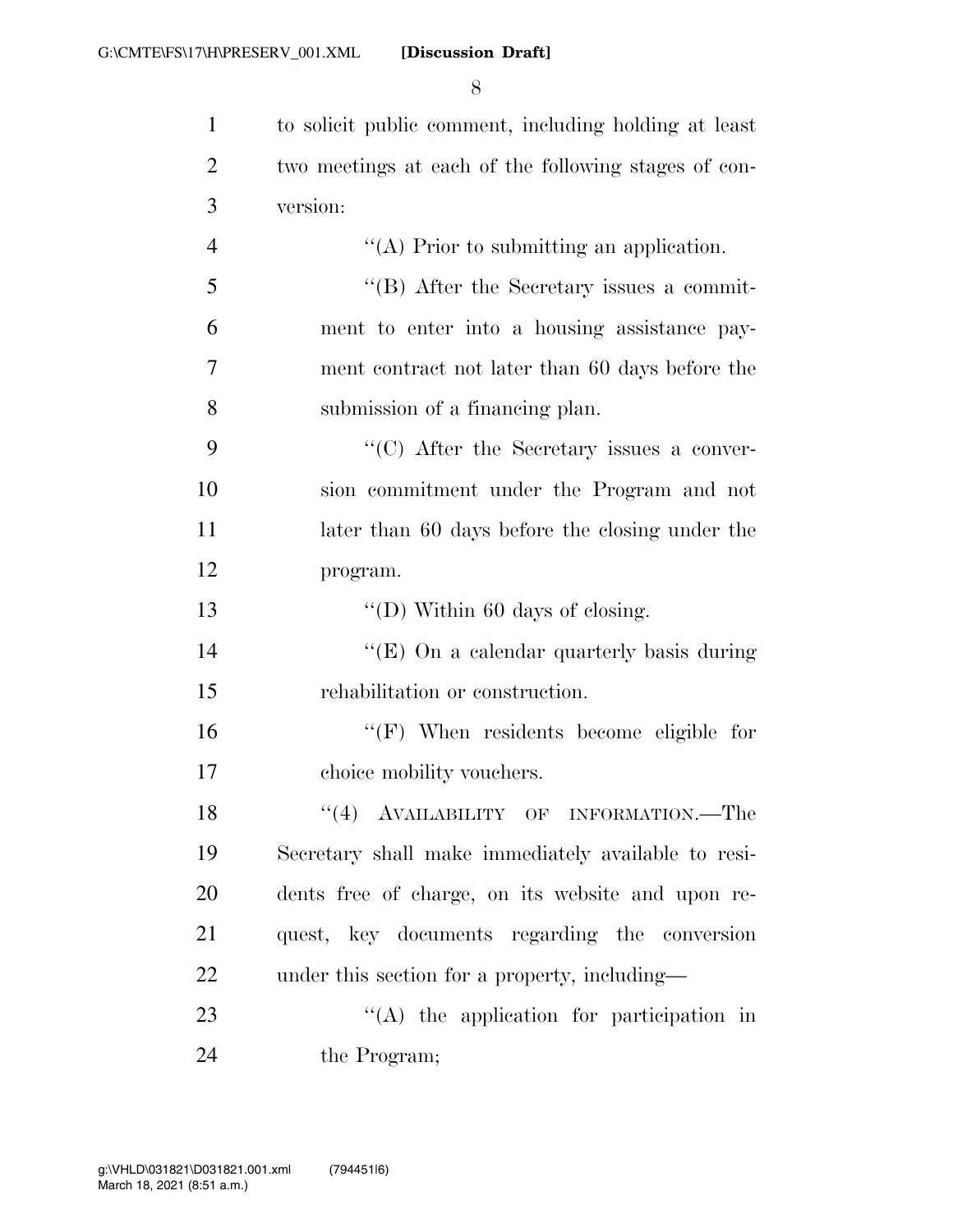| $\mathbf{1}$   | $\lq\lq (B)$ the commitment to enter into a hous-        |
|----------------|----------------------------------------------------------|
| $\overline{2}$ | ing assistance payments contract;                        |
| 3              | $\lq\lq$ the front-end civil rights review;              |
| $\overline{4}$ | $\lq\lq$ (D) the relocation plan; and                    |
| 5              | $\lq\lq(E)$ the conversion commitment.                   |
| 6              | "(i) SECTION 3 APPLICABILITY.—The Secretary shall        |
| 7              | require that section 3 of the Housing and Urban Develop- |
| 8              | ment Act of 1968 (12 U.S.C. 1701u) shall apply to all    |
| 9              | properties converted from assistance under the Program.  |
| 10             | "(j) WAIVER; ALTERNATIVE REQUIREMENTS.—                  |
| 11             | "(1) AUTHORITY.—The Secretary may waive or               |
| 12             | specify alternative requirements for (except for re-     |
| 13             | quirements related to fair housing, nondiscrimina-       |
| 14             | tion, labor standards, and the environment) any pro-     |
| 15             | vision of section $8(0)(13)$ or any provision that gov-  |
| 16             | erns the use of assistance from which a property is      |
| 17             | converted under the Program or funds made avail-         |
| 18             | able under for the Public Housing Capital Fund, the      |
| 19             | Public Housing Operating Fund, and project-based         |
| 20             | rental assistance, under this Act or any prior Act or    |
| 21             | any Act enacted during the period of conversion of       |
| 22             | assistance under program for properties with assist-     |
| 23             | ance converted under the program, upon a finding         |
| 24             | by the Secretary that any such waivers or alternative    |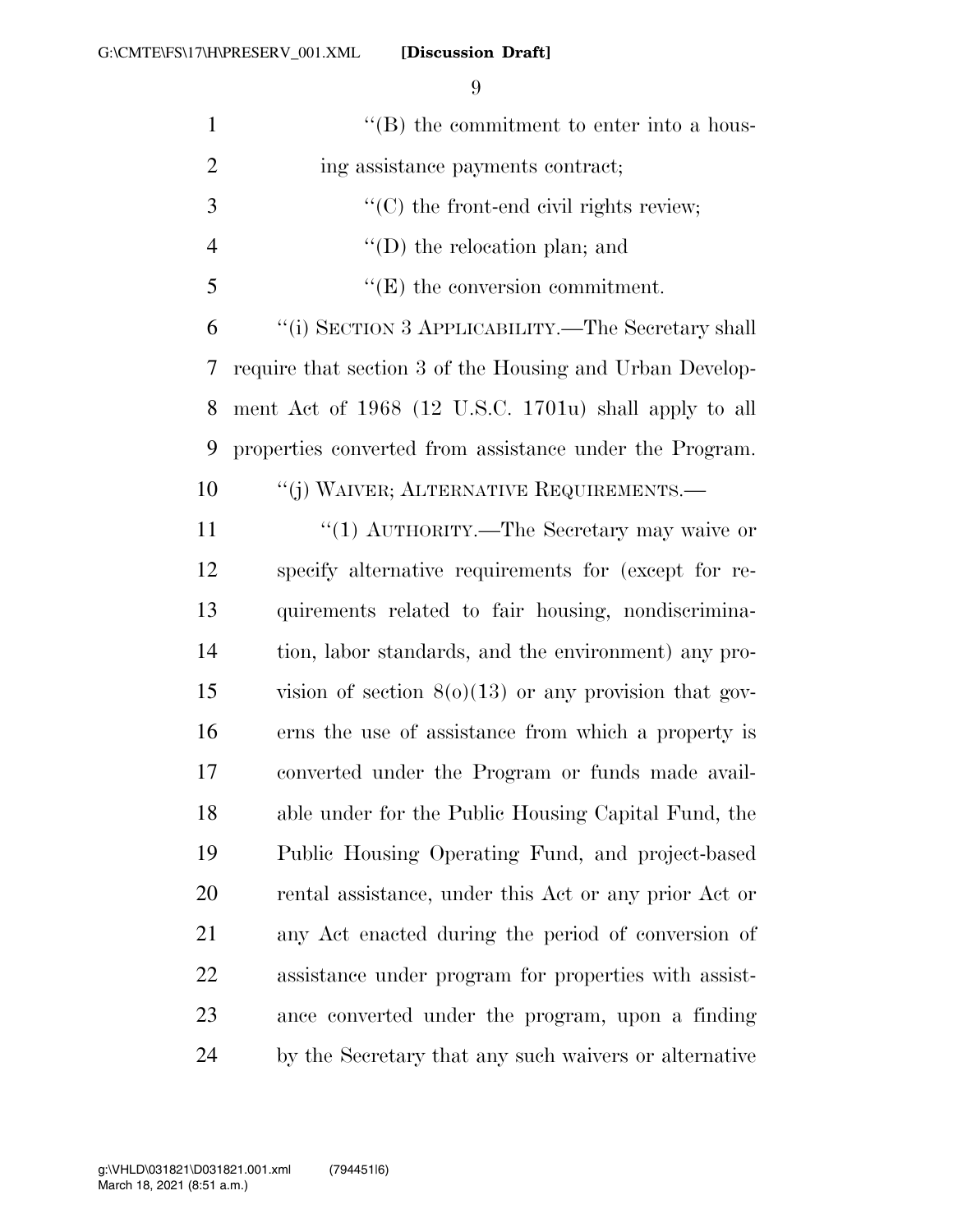- requirements are necessary for the effective conver-sion of assistance under the program.
- 3 "(2) PUBLICATION.—The Secretary shall pub- lish by notice in the Federal Register any waivers or alternative requirements pursuant to paragraph (1) not later than 10 days before the effective date of such notice.

8 "(k) IMPLEMENTATION.—The Secretary may imple- ment the Program only after the issuance of a rules to carry out this section. The Secretary shall issue a pro- posed rule to carry out this section not later than the expi- ration of the 120-day period beginning on the date of the enactment of this section and a final rule to carry out this section not later than the expiration of the 240-day period beginning on the date of the enactment of this section. 16 "(1) TENANT PROTECTIONS.—

17 "(1) IN GENERAL.—Notwithstanding sections 3 and 16 of this Act, the conversion of assistance under the Program shall not be the basis for re- screening or termination of assistance or eviction of any tenant family in a property participating in the program, and such a family shall not be considered a new admission for any purpose, including compli- ance with income targeting requirements, nor shall any tenant family be considered to have left the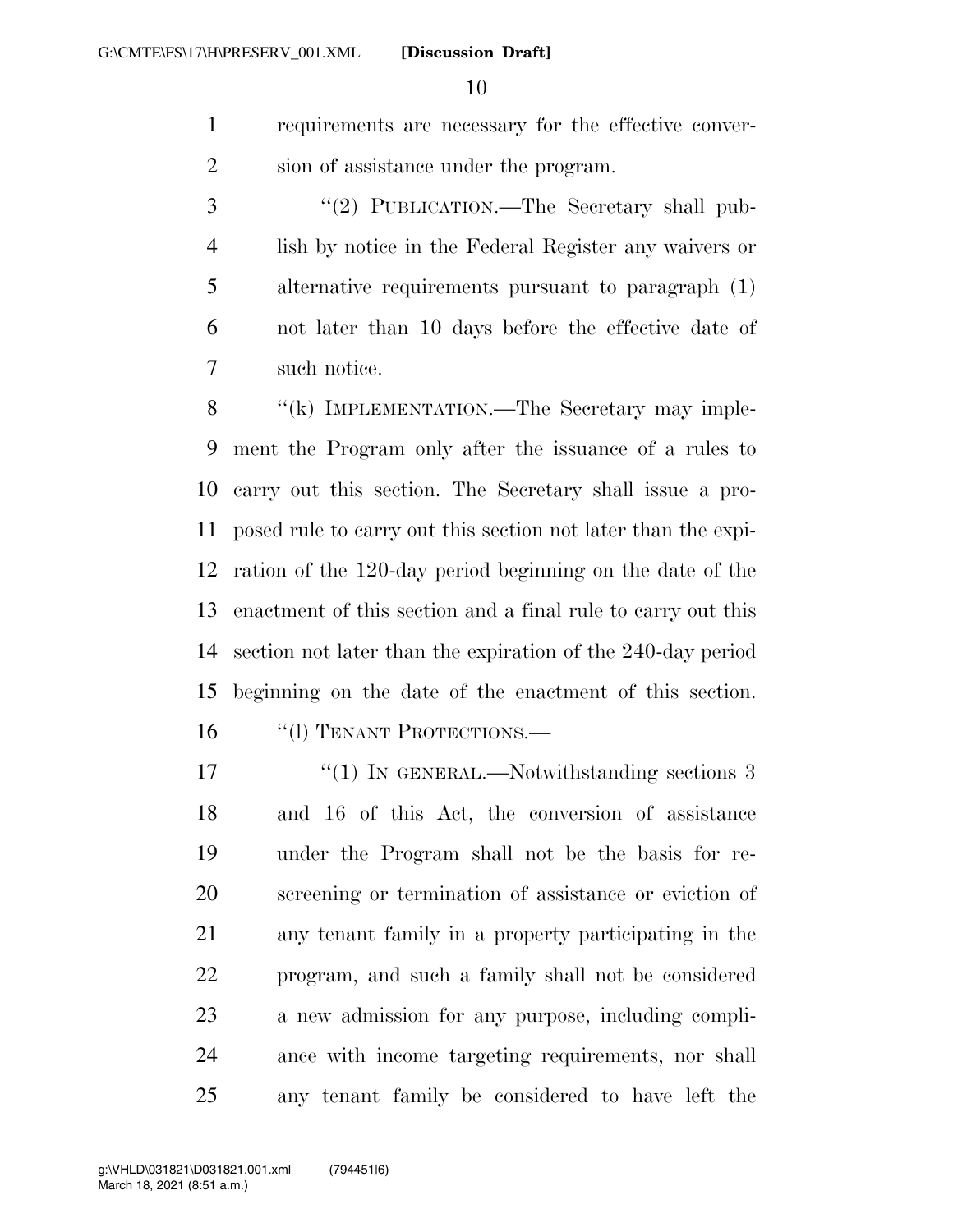housing program solely due to the conversion, in- cluding compliance with Enterprise Income Verification: 13b.

4 "(2) REPORTING OF VIOLATION.—The Sec- retary shall establish a mechanism by which resi- dents of properties participating in the Program may register complaints regarding violations of ten- ant protection provisions under the Program and to track the number, and resolution, of complaints re-ceived.

11 ""(m) RELOCATION PLAN.— Notwithstanding all resi- dent rights afforded by the Uniform Relocation Assistance and Real Property Acquisition Policies Act of 1970 (42 U.S.C. 4601 et seq) and its implementing regulations, in the case of any conversion under which relocation is antici- pated, whether temporary or permanent, before any con- version takes place the public housing agency, in consulta- tion with residents , shall develop and submit to the Sec- retary a written relocation plan that identifies replacement dwelling units for all residents who will be relocated in connection with the conversion.

22 "(n) INAPPLICABILITY OF REPLACEMENT REQUIRE- MENTS.—In the case of a property with assistance con- verted under the Program from assistance under section 9 of this Act—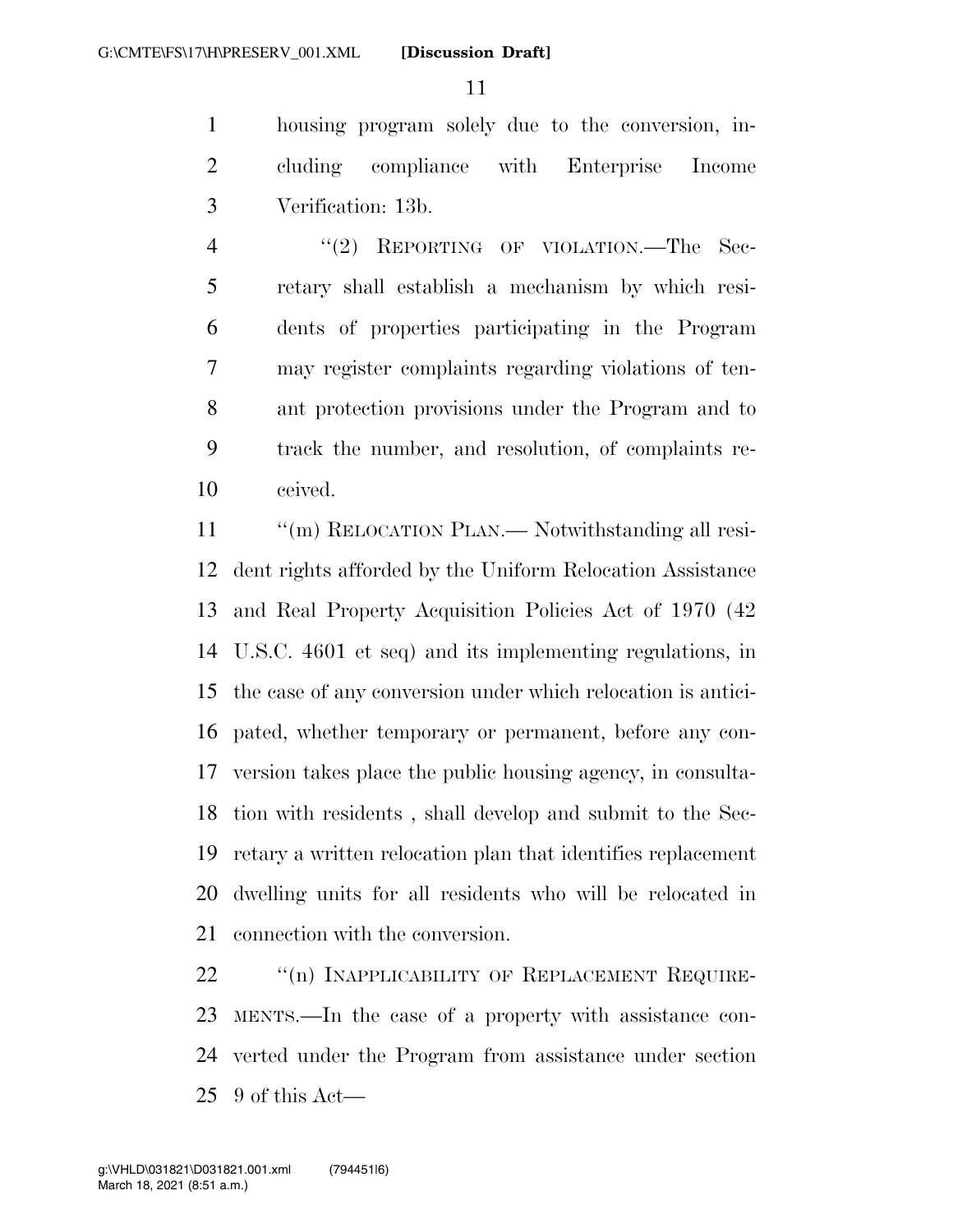1 ''(1) section 18 of this Act shall not apply to a property converting under the program for all or substantially all of its units;

 ''(2) the Secretary shall require ownership or control of assisted units by a public or nonprofit en- tity except as determined by the Secretary to be nec- essary pursuant to foreclosure, bankruptcy, or termi- nation and transfer of assistance for material viola- tions or substantial default, in which case the pri- ority for ownership or control shall be provided to a capable public or nonprofit entity, then a capable en- tity, as determined by the Secretary, shall require long-term renewable use and affordability restric- tions for assisted units, and may allow ownership to be transferred to a for-profit entity to facilitate the use of tax credits only if the public housing agency or a nonprofit entity preserves an interest in the property in a manner approved by the Secretary, and upon expiration of the initial contract and each renewal contract, the Secretary shall offer and the owner of the property shall accept renewal of the contract subject to the terms and conditions applica- ble at the time of renewal and the availability of ap-propriations each year of such renewal;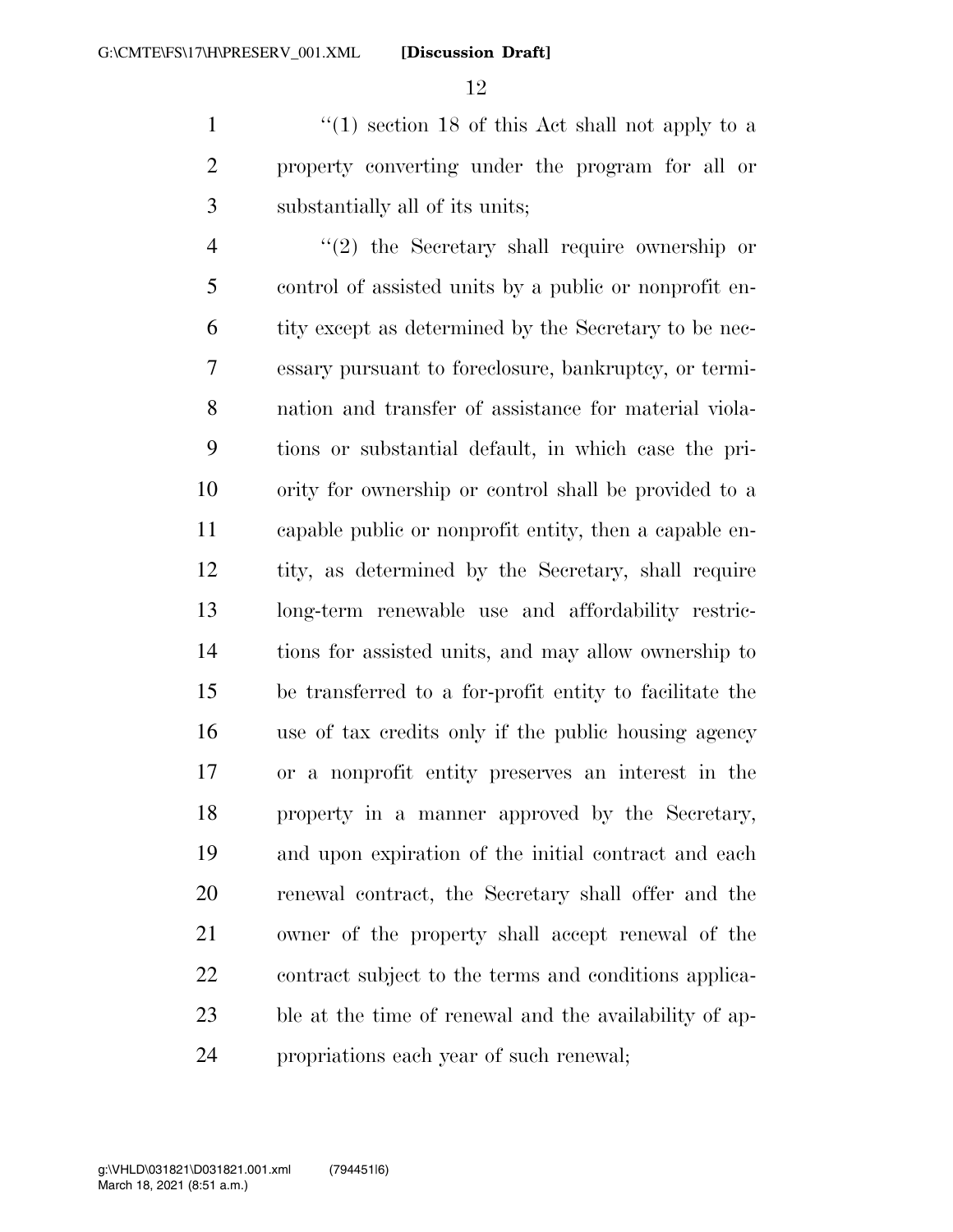1 ''(3) a public, nonprofit or other entity that re- tains ownership, control, or interest in the property being converted shall be subject to public trans-parency laws; and

 ''(4) the Secretary may permit transfer of as- sistance at or after conversion under the program to replacement units subject to the requirements in this subsection, but shall not authorize the reduction in the number of assisted units.

 ''(o) REQUIREMENTS.—The Secretary may establish the requirements for converted assistance under the Pro- gram through contracts, use agreements, regulations, or other means.

 ''(p) REMOVAL OF HAP CONTRACT.—In the case of a property with assistance converted under the Program from assistance under section 9 of this Act, the use agree-ment shall require—

18 ''(1) that in the event of breach of, noncompli- ance with, or insufficiency of appropriations for the housing assistance payments contract, the Secretary shall take such affirmative steps as may be nec- essary to attempt to preserve the housing assistance payments contract, which may include establishment and implementation of a remediation plan; and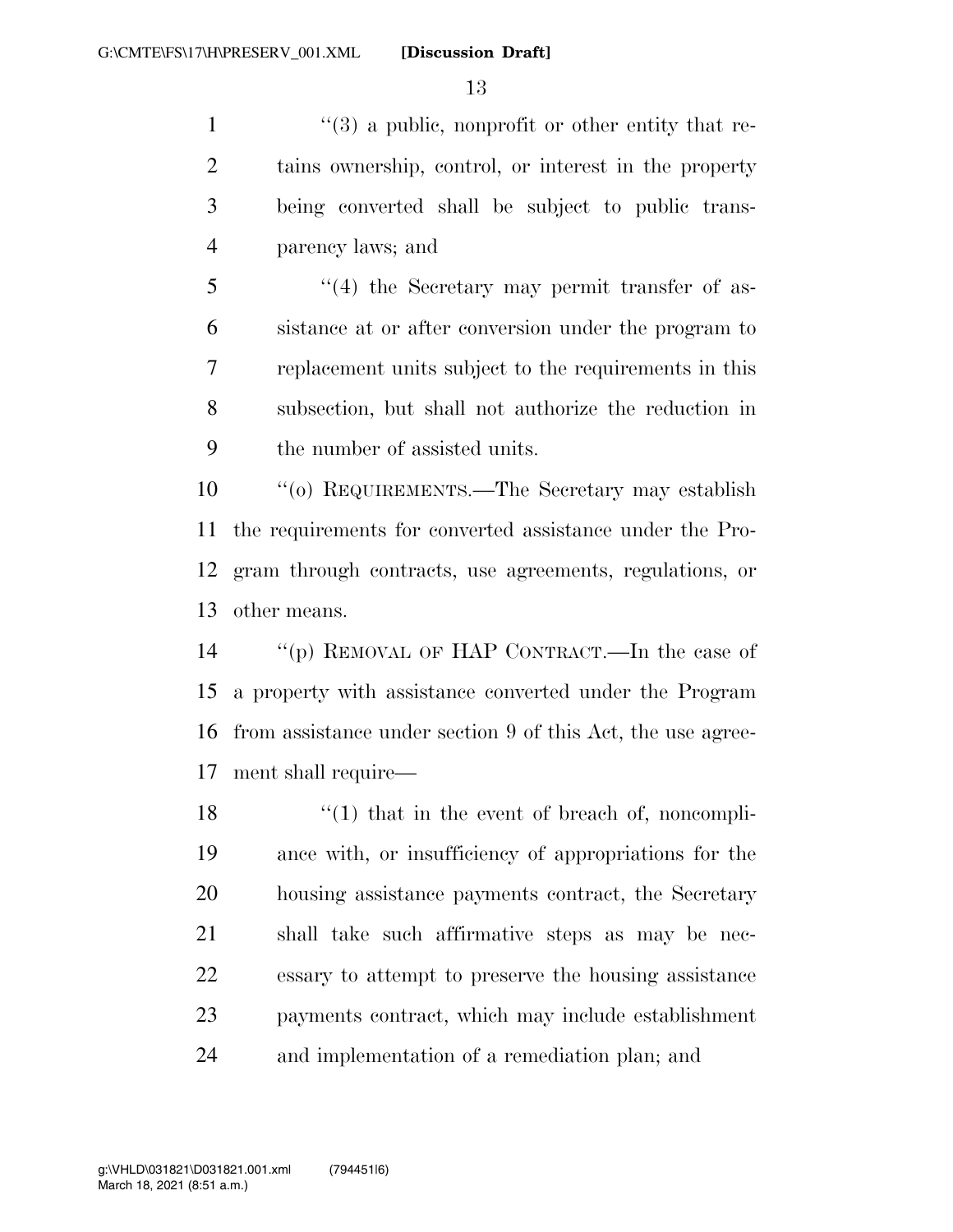$\frac{1}{2}$  ''(2) that the housing assistance payments con- tract may be removed due to substantial breach of, noncompliance with, or insufficiency of appropria- tions for the housing assistance payments contract, and, in the case of such a removal, for all units pre- viously covered under such contract, tenants shall have incomes at or below 50 percent of the area mean income at the time of admission and rents may not exceed 30 percent of 50 percent of the area median income for an appropriate-size unit for the remainder of the term of the use agreement under the program. ''(q) MODEL LEASE.—The Secretary shall develop and require use of a model lease for use at all conversions of assistance under the Program. 16 "(r) FINDINGS; REPORTS.— 17 "(1) FINDINGS.—The Secretary shall assess and publish findings regarding—  $((A)$  the impact of the conversion of assist- ance under the Program on the preservation and improvement of public housing, including the extent of substantial rehabilitation, im-provements, and repairs made;

24 "(B) the amount of private sector leveraging as a result of such conversion;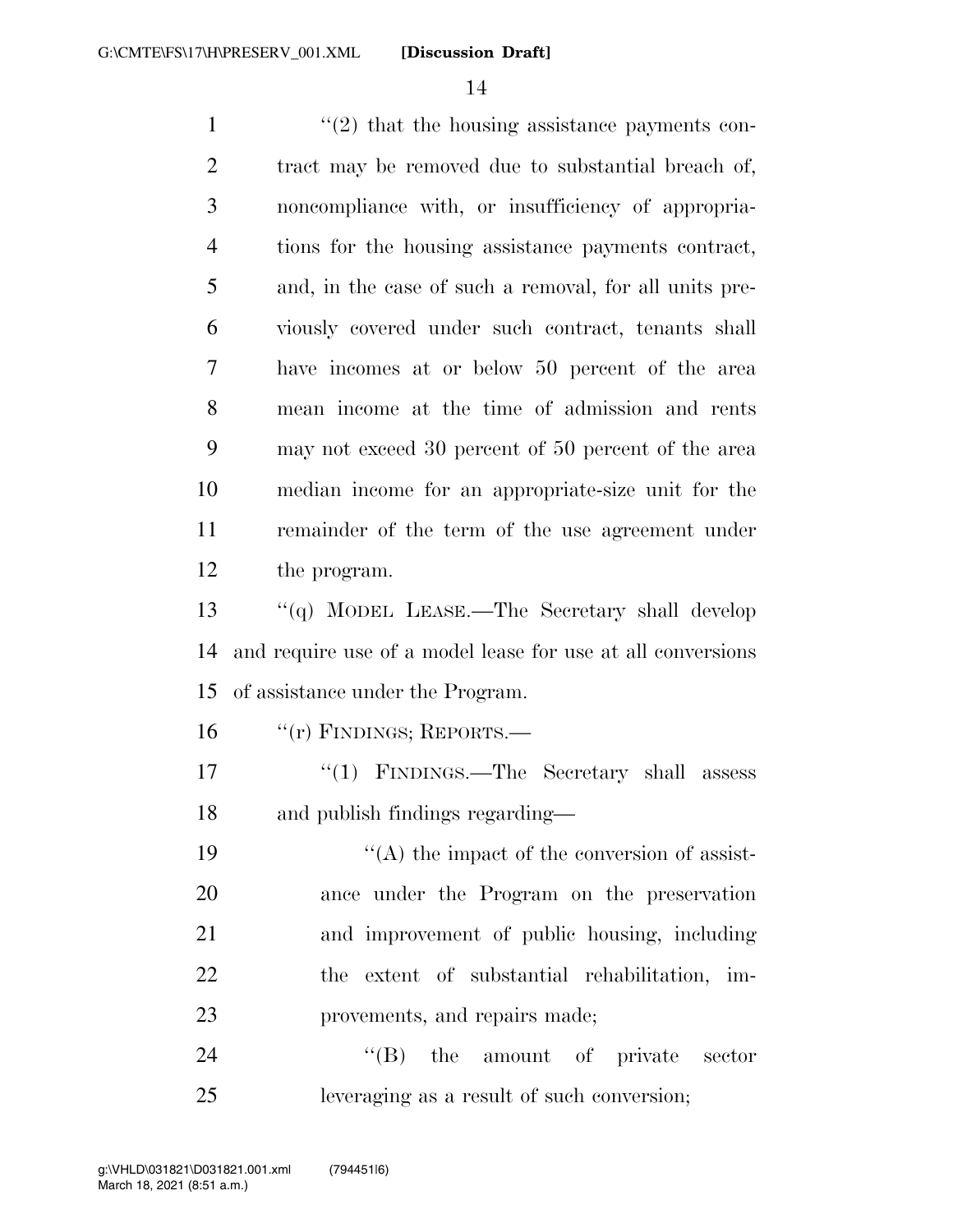**[Discussion Draft]** 

| $\mathbf{1}$   | "(C) the effect of such conversion on ten-          |
|----------------|-----------------------------------------------------|
| $\overline{2}$ | ants; and                                           |
| 3              | $\lq\lq$ the number of tenant complaints re-        |
| $\overline{4}$ | ceived pursuant to subsection $(l)(2)$ .            |
| 5              | "(2) ANNUAL REPORTS TO CONGRESS.—The                |
| 6              | Secretary shall report to the Congress on an annual |
| 7              | basis on the impact of the Program, including—      |
| 8              | $\lq\lq$ the number and percentage of ten-          |
| 9              | ants who have exercised their right to remain at    |
| 10             | the converted property;                             |
| 11             | $\lq\lq$ the number and percentage of ten-          |
| 12             | ants who are eligible to and have exercised their   |
| 13             | choice mobility rights;                             |
| 14             | "(C) the number and percentage of units             |
| 15             | that have transferred assistance and the census     |
| 16             | tracts from which and to which the properties       |
| 17             | have transferred;                                   |
| 18             | $\lq\lq$ (D) the number of conversions under in-    |
| 19             | vestigation by the Secretary;                       |
| 20             | "(E) all post-conversion findings of non-           |
| 21             | compliance by the Secretary and amount of any       |
| 22             | formal settlements;                                 |
| 23             | $\lq\lq(F)$ certifications that the requirements of |
| 24             | section 3 of the Housing and Urban Develop-         |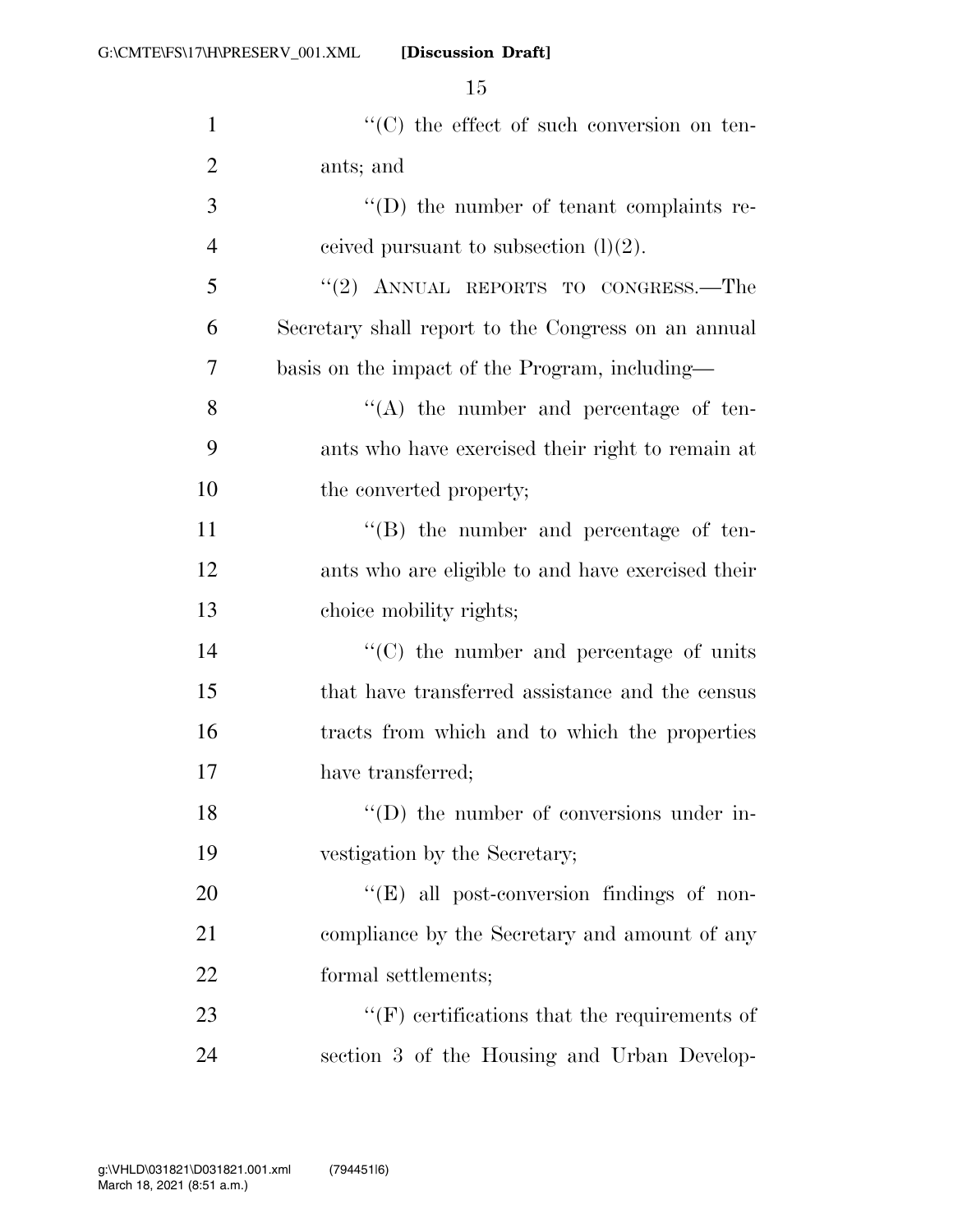| $\mathbf{1}$   | ment Act of $1968$ (12 U.S.C. 1701u) have been              |
|----------------|-------------------------------------------------------------|
| $\overline{2}$ | met in converted properties; and                            |
| 3              | $\lq\lq(G)$ public and private funds leveraged              |
| $\overline{4}$ | and their sources.                                          |
| 5              | "(3) QUARTERLY REPORTS TO CONGRESS.-                        |
| 6              | The Secretary shall report to the Congress on a cal-        |
| 7              | endar quarterly basis on the address and location of        |
| 8              | all residents of properties with assistance converted       |
| 9              | under the Program, redacted as necessary, including         |
| 10             | households that cannot be located or are no longer          |
| 11             | assisted by the Department of Housing and Urban             |
| 12             | Development.                                                |
|                |                                                             |
| 13             | "SEC. 40. AFFORDABLE HOUSING PRESERVATION PRO-              |
| 14             | GRAM; SECOND COMPONENT.                                     |
| 15             | "(a) CONVERSION OF ASSISTANCE.—Owners of prop-              |
| 16             | erties assisted under section 101 of the Housing and        |
| 17             | Urban Development Act of 1965, section $236(f)(2)$ of the   |
| 18             | National Housing Act, or section $8(e)(2)$ of the United    |
| 19             | States Housing Act of 1937, for which an event after Oc-    |
| 20             | tober 1, 2006 has caused or results in the termination of   |
| 21             | rental assistance or affordability restrictions and the     |
| 22             | issuance of tenant protection vouchers under section $8(0)$ |
| 23             | of this Act, or with a project rental assistance contract   |
| 24             | under section $202(c)(2)$ of the Housing Act of 1959, shall |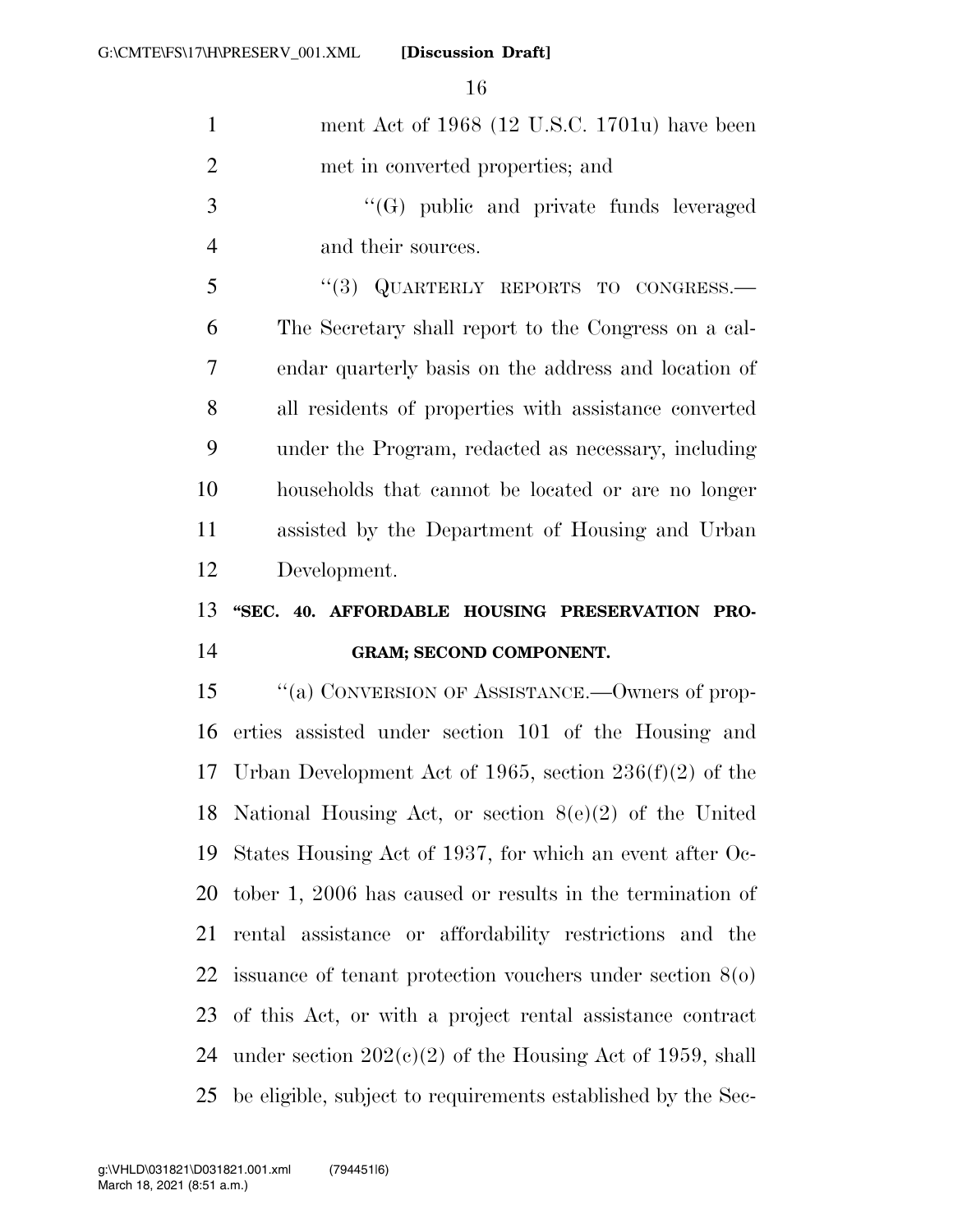retary, including the subordination, restructuring, or both, of any capital advance documentation, including any note, mortgage, use agreement, or other agreement evidencing or securing a capital advance previously provided by the 5 Secretary under section  $202(e)(1)$  of the Housing Act of 1959 as necessary to facilitate the conversion of assistance while maintaining the affordability period and designation of the property as serving elderly persons, and, tenant con- sultation procedures, for conversion of assistance available for such vouchers or assistance contracts to assistance under a long-term project-based subsidy contract under section 8 of this Act or, subject to agreement of the ad- ministering public housing agency, to assistance under 14 section  $8(0)(13)$  of this Act.

 ''(b) SECTION 8 CONTRACTS.—A long-term section 8 contract provided in connection with a conversion of as-sistance under this section shall—

18  $\frac{1}{2}$  (1) have a term of not less than 20 years;

19  $(2)$  provide for rent adjustments only by an operating cost factor established by the Secretary;

21 ''(3) be eligible for renewal under section 524 of the Multifamily Assisted Housing Reform and Af-fordability Act of 1997 (42 U.S.C. 1437f note).

 ''(c) PHA PROJECT-BASED ASSISTANCE.—In the case of assistance under section 8(o)(13) of this Act pro-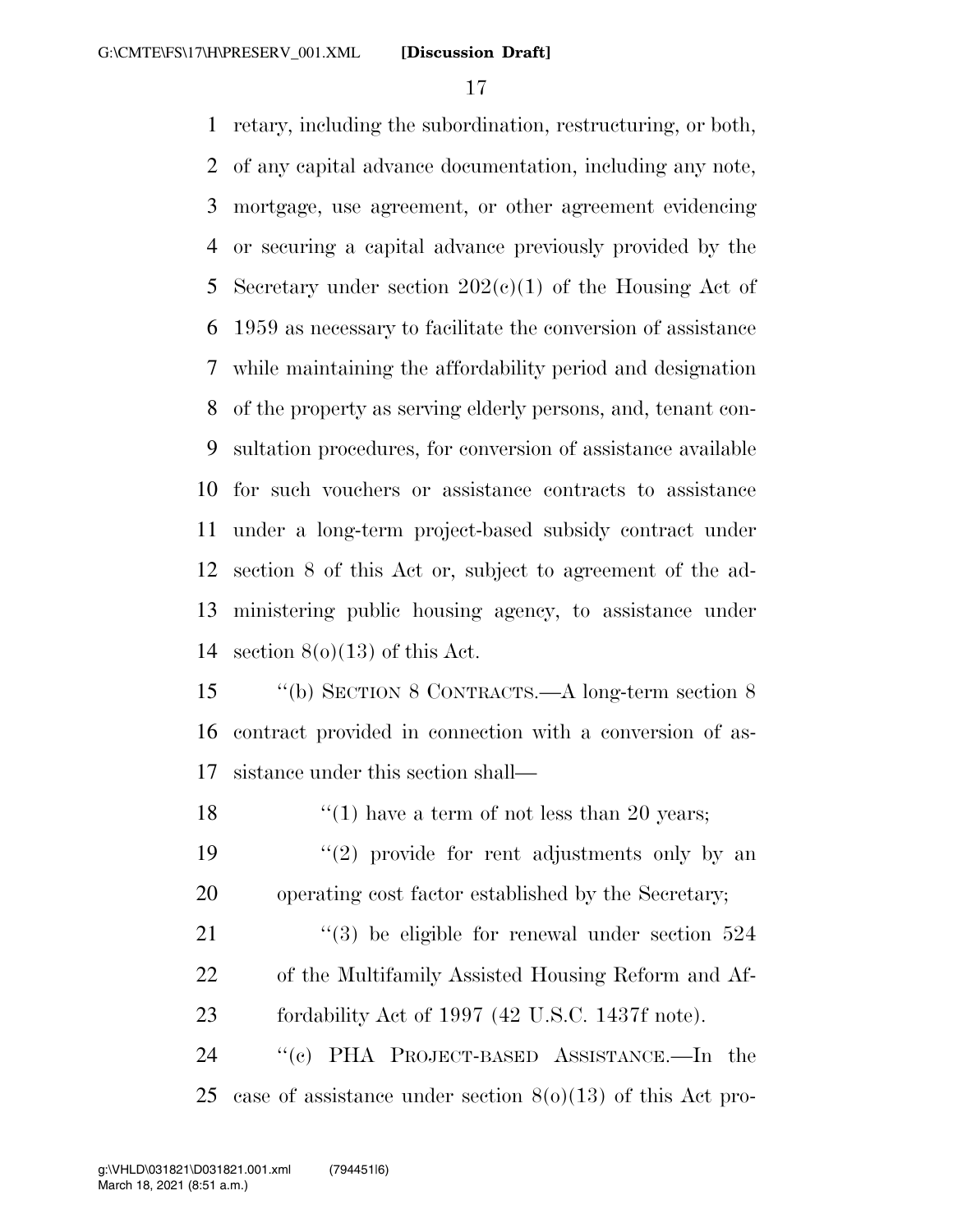vided in connection with a conversion of assistance under this section—

3 (1) the limitation under subsection (B) of sec-4 tion  $8(0)(13)$  (relating to percentage limitation) shall not apply; and

 ''(2) the Secretary of Housing and Urban De- velopment may waive or alter the provisions of sub- paragraphs (C) and (D) of section 8(o)(13) (relating to public housing agency plans and income-mixing requirements).

 ''(d) RENTS IN HIGH-COST AREAS.—Contracts pro- vided under this section for properties converting assist- ance from section 101 of the Housing and Urban Develop- ment Act of 1965 or section 236(f)(2) of the National Housing Act that are located in high-cost areas shall have initial rents set at comparable market rents for the market area.

18 "'(e) TENANT PROTECTIONS.—Conversions of assist- ance under this section shall not be the basis for re-screen- ing or termination of assistance or eviction of any tenant family in a property participating in the demonstration and such a family shall not be considered a new admission for any purpose, including compliance with income tar-geting, nor shall any tenant family be considered to have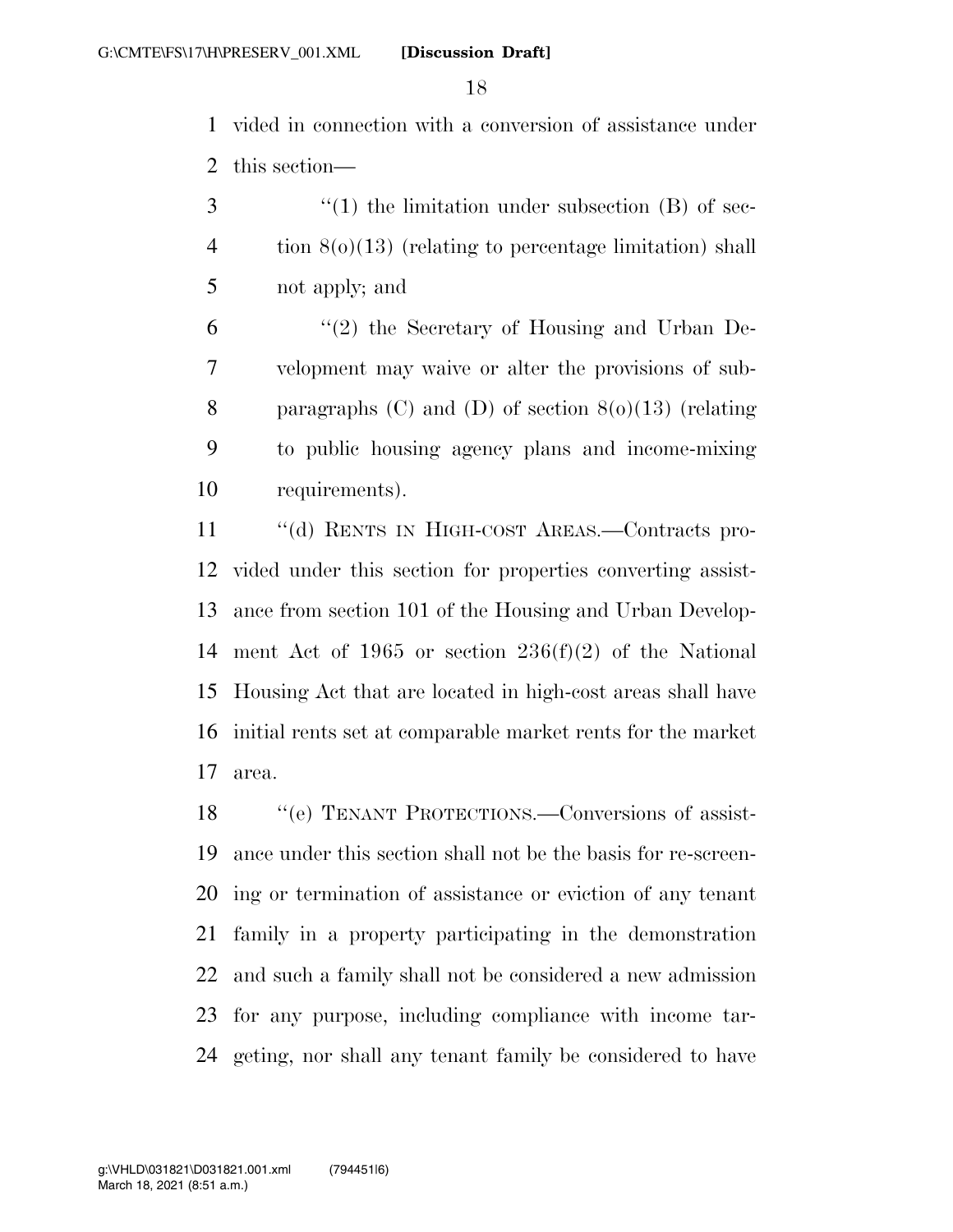left the housing program solely due to the conversion, in-cluding compliance with enterprise income verification.

- ''(f) ELIGIBILITY FOR TENANT-MOBILITY VOUCH- ERS.—Tenants of such properties with assistance con- verted under this section shall be eligible for tenant-based rental assistance in the form of a choice mobility voucher after one year, contingent on availability and limits set by the Secretary, with housing mobility counseling pro-vided to maximize housing choice.
- $10 \qquad \text{``(g) FUNDING.}$
- **''(1) AVAILABILITY OF RENTAL ASSISTANCE**  AMOUNTS.—Amounts made available to the Sec- retary for rental housing assistance during the pe- riod of conversion under this section, except for con- version of section 202 project rental assistance con- tracts, shall be available for project-based subsidy contracts entered into pursuant to this section.

18 "(2) RECAPTURED AMOUNTS.—Amounts, in- cluding contract authority, recaptured from con- tracts following a conversion under this section, ex- cept for conversion of rental assistance contracts under section 202 of the Housing Act of 1959, are hereby rescinded and an amount of additional new budget authority equivalent to the amount rescinded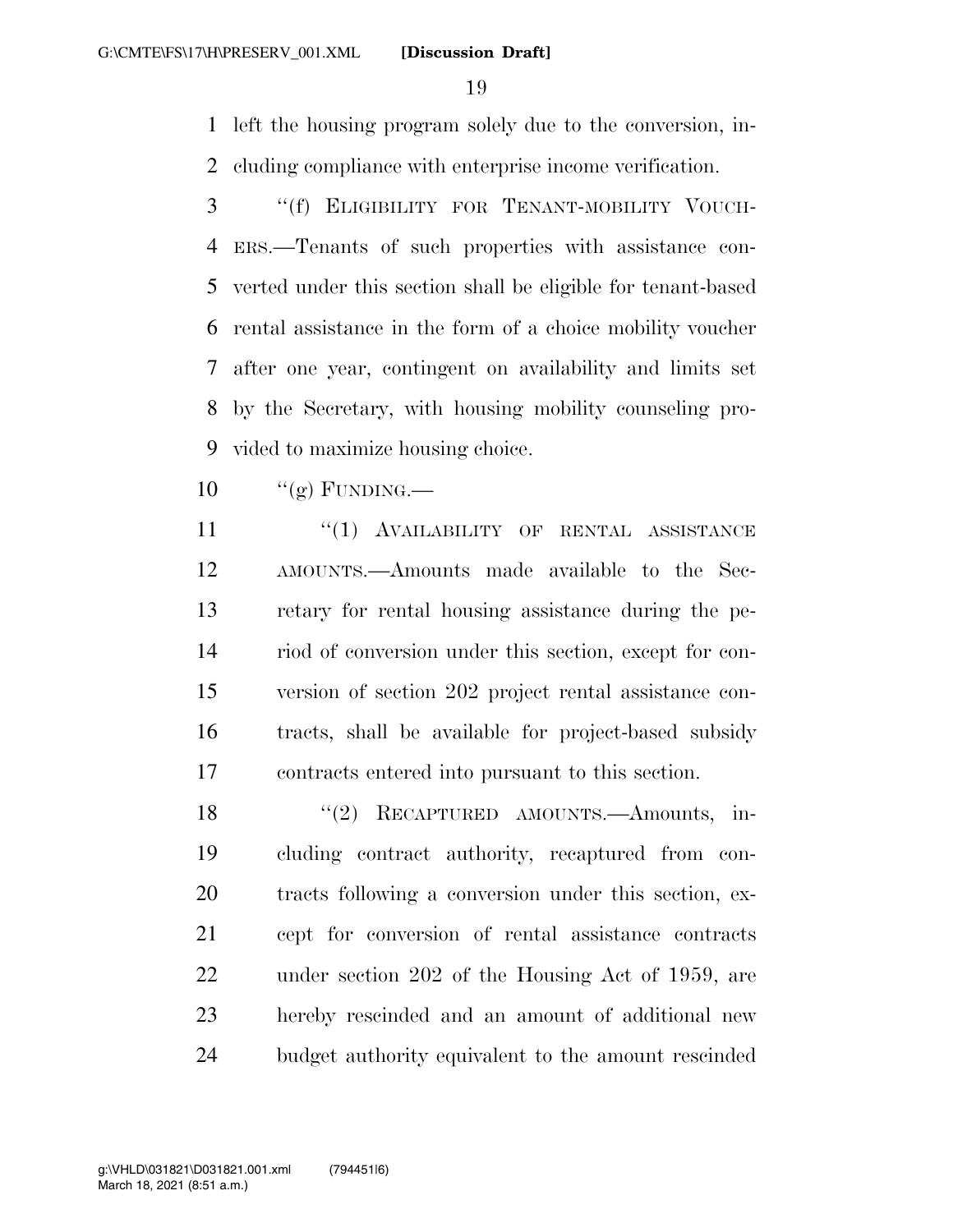- 1 is Thereby appropriated? **1.** to remain available until expended for such conversions.
- $3 \qquad \qquad$  "(3) TRANSFER AUTHORITY.—

4 "(A) RENTAL HOUSING ASSISTANCE .— The Secretary may transfer amounts made available to the Secretary for rental housing as- sistance, amounts made available to the Sec- retary for tenant-based housing assistance for tenant protection vouchers and specifically asso- ciated with any such conversions, and amounts made available under paragraph (2) as needed for project-based rental assistance to facilitate conversion under this section, except for conver- sion of project rental assistance contracts under section 202 of the Housing Act of 1959, and any increase in cost for project-based rental as- sistance associated with such conversion shall be equal to amounts so transferred.

19 "(B) HOUSING FOR THE ELDERLY.—The Secretary may transfer amounts made available for housing for the elderly for use for project- based rental assistance or for tenant-based rental assistance to facilitate conversion under this section of any project rental assistance con-tract under section 202 of the Housing Act of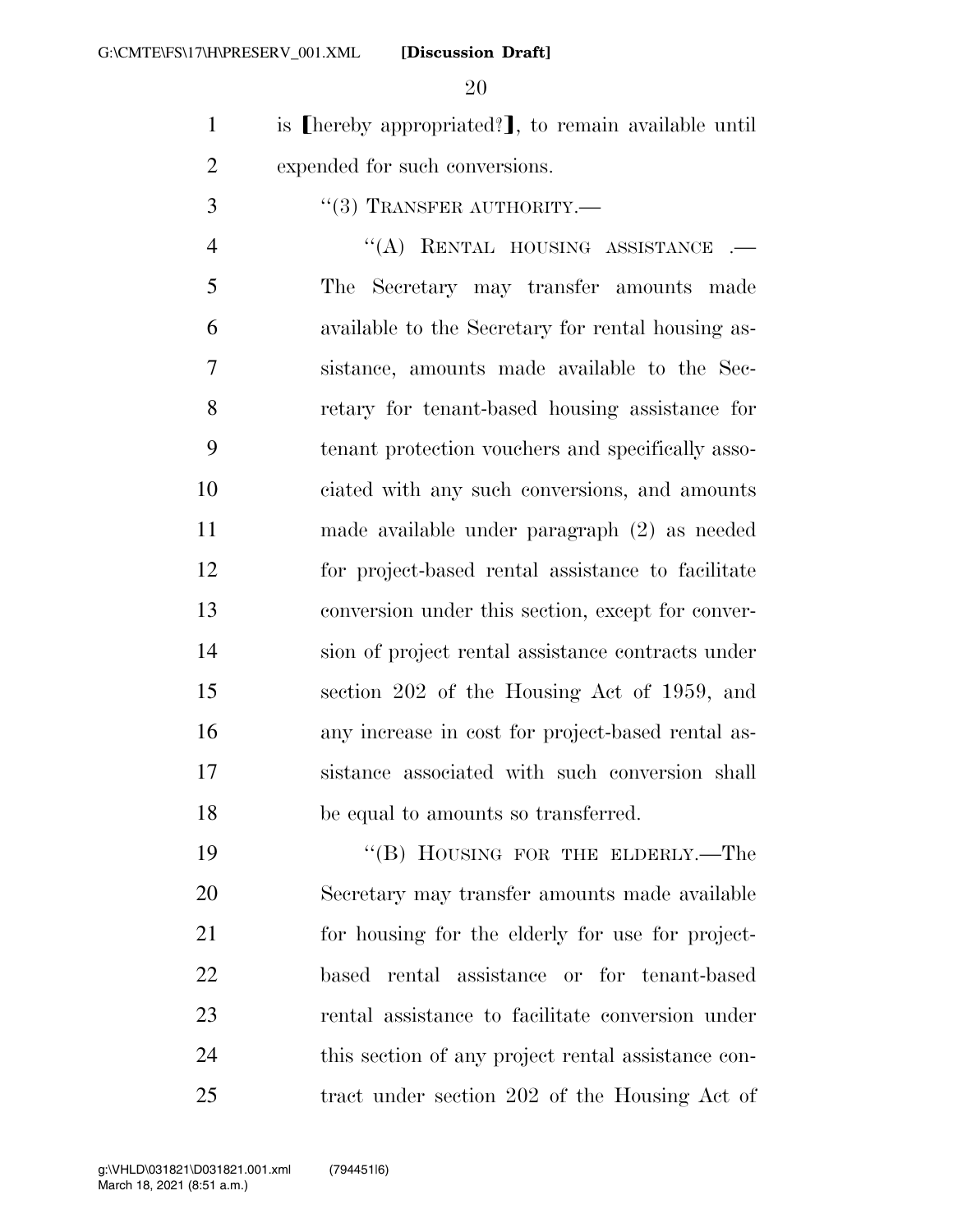**[Discussion Draft]** 

1 1959, and any increase in cost for project-based rental assistance or tenant-based rental assist- ance associated with such conversion shall be equal to amounts so transferred.

5 "(4) GAO STUDY.—With respect to the pre- ceding provisions of this subsection, the Comptroller General of the United States shall conduct a study of the long-term impact of the fiscal year 2022 through 2023 conversion of tenant protection vouch- ers to assistance under section 8(o)(13) of this Act on the ratio of tenant-based vouchers to project-based vouchers.

 ''(h) AUTHORIZATION OF APPROPRIATIONS.—There is authorized to be appropriated to the Secretary such sums as may be necessary to carry out this section, includ-ing—

 $\frac{1}{2}$  (1) for providing technical assistance to public housing agencies and property owners to establish and improve capacity for asset management for con-versions under this section;

 ''(2) to hire and support staff of the Depart- ment of Housing and Urban Development who are trained and responsible for monitoring compliance with all resident participation provisions and reloca-tion requirements; and